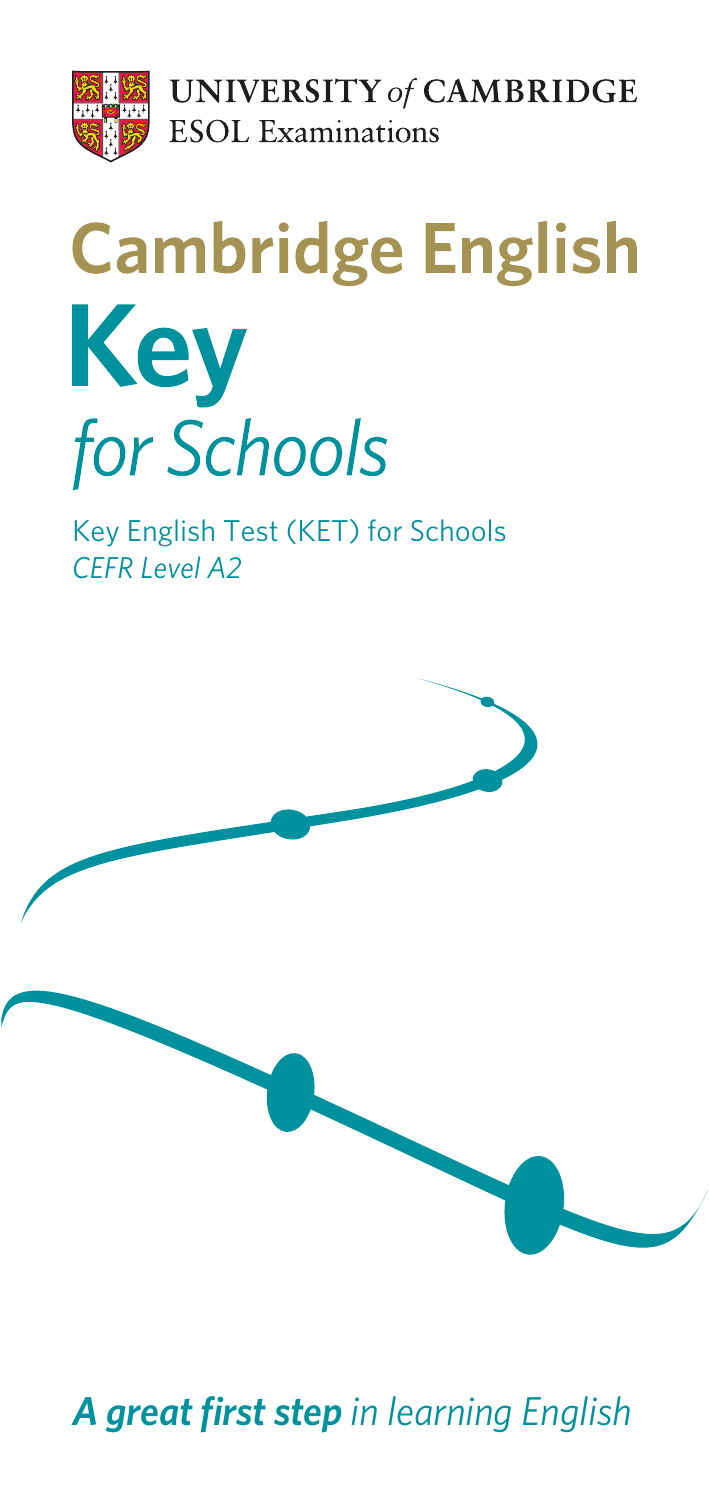## **International English – an important life skill**

Teachers and parents want what is best for children. The world that today's children are growing up in may look very different from the world you knew as a child. They will have opportunities to live, work and study anywhere in the world and will experience a much more international environment in their own country.

Their world will also be much more demanding and competitive. Helping children to learn English gives them an important skill for school and beyond.

English vastly increases the number of opportunities they will have in life and makes sure they stand out from the crowd in today's global marketplace.

Children are never too young to start learning English – they have the potential to learn quickly and make fast progress. *Cambridge English: Key for Schools*, also known as *Key English Test (KET) for Schools*, allows you to motivate children and measure their progress, while helping them build confidence and rewarding their efforts.

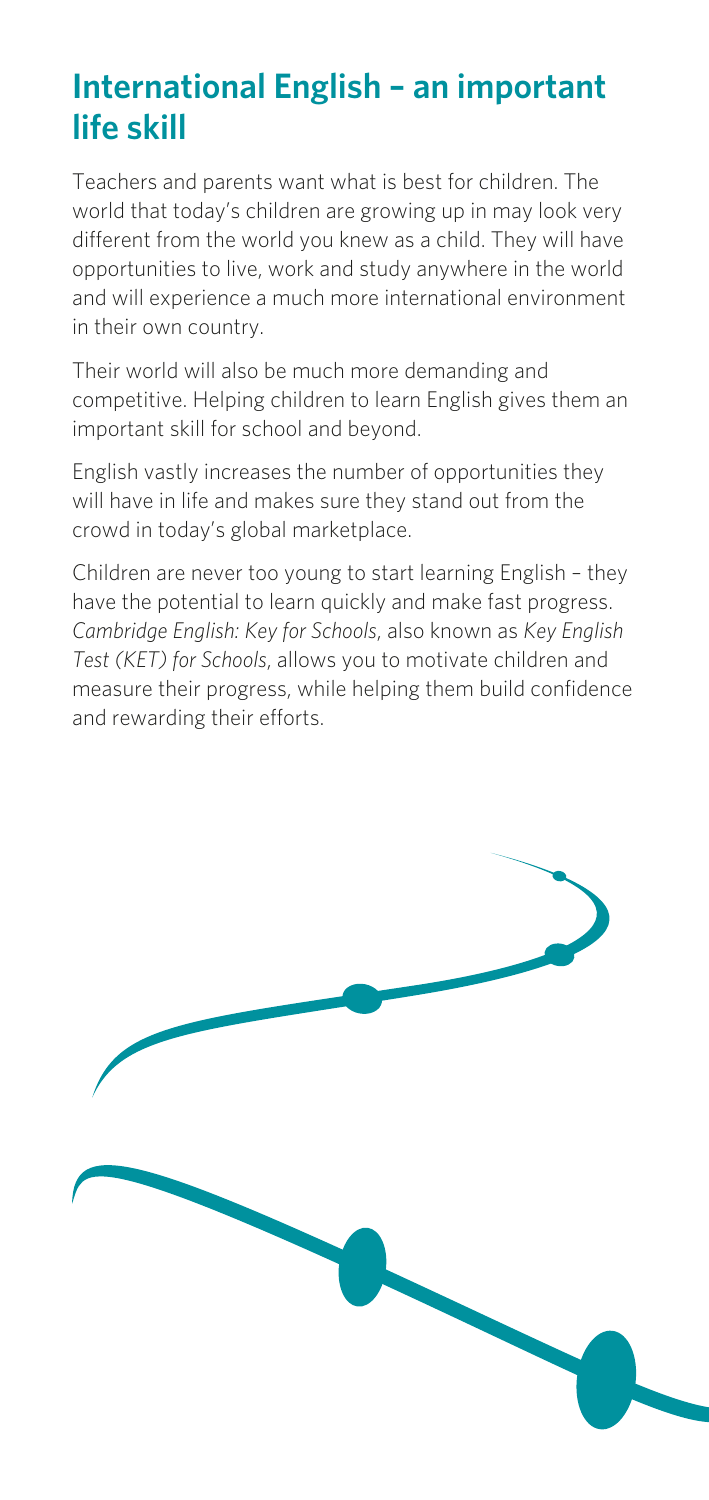## **Cambridge English: Key for Schools**

*Cambridge English: Key for Schools* is an international English exam for school-aged learners.

It shows that a learner can deal with everyday written and spoken English at a basic level.

Preparing for the exam helps learners:

- develop skills to communicate in English
- gain an internationally recognised certificate
- build confidence in learning English
- move on to higher-level qualifications.

## An internationally recognised certificate – within the reach of younger learners

*Cambridge English: Key for Schools* is a version of the internationally accepted exam *Cambridge English: Key*, also known as *Key English Test (KET)*.

It has been developed with exam content aimed at the interests and experience of school-aged learners.

#### *Cambridge English: Key for Schools*

- **•** is exactly the same format and level as Cambridge *English: Key*
- leads to the same internationally recognised Cambridge English certificate as *Cambridge English: Key*
- is a first step for learners wishing to move on to *Cambridge English: Preliminary for Schools*, also known as *Preliminary English Test (PET) for Schools*.

#### **www.CambridgeESOL.org/KeyForSchools**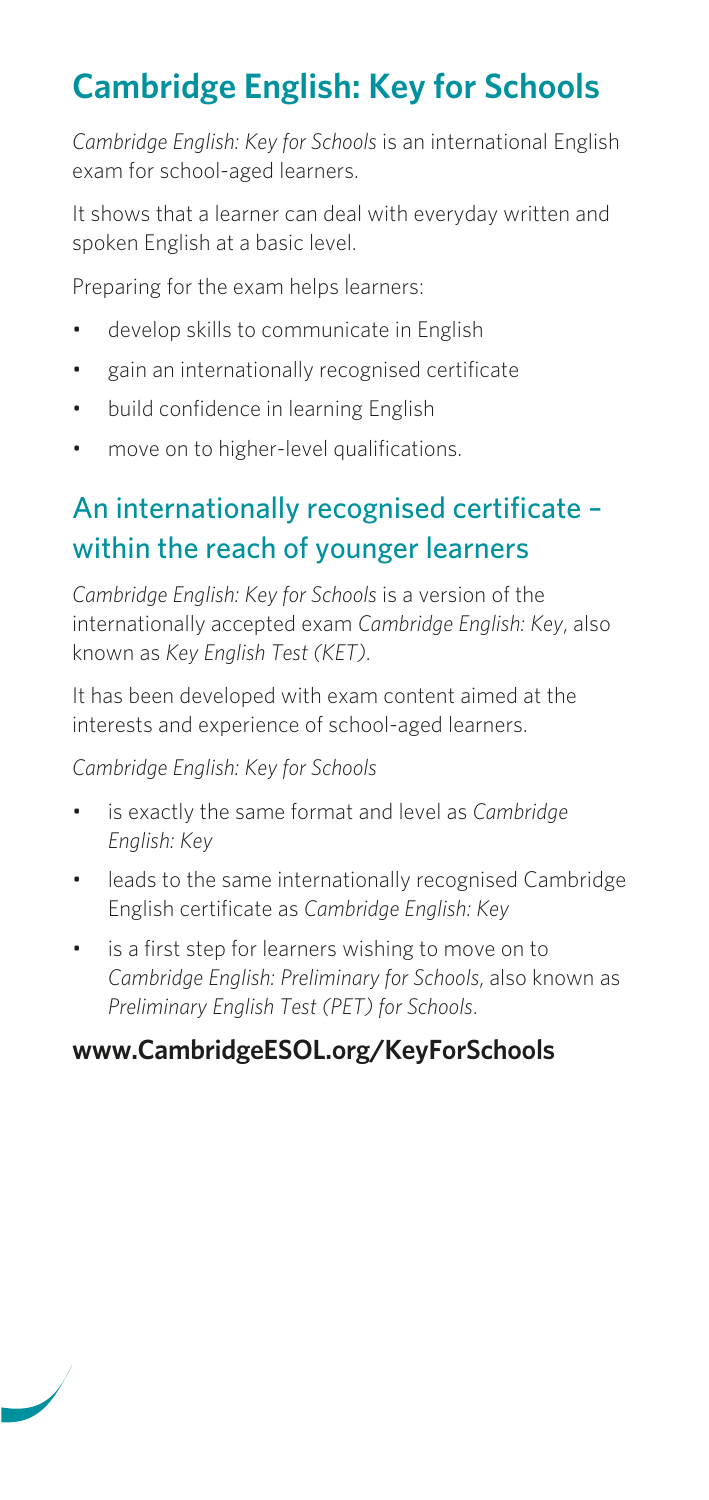"I have chosen to prepare my students for Cambridge English: Key because I think it is important to give them the opportunity to be familiar with international language examinations and to start being evaluated with international criteria."

 *Francesca Maria Loreti, Teacher, Italy*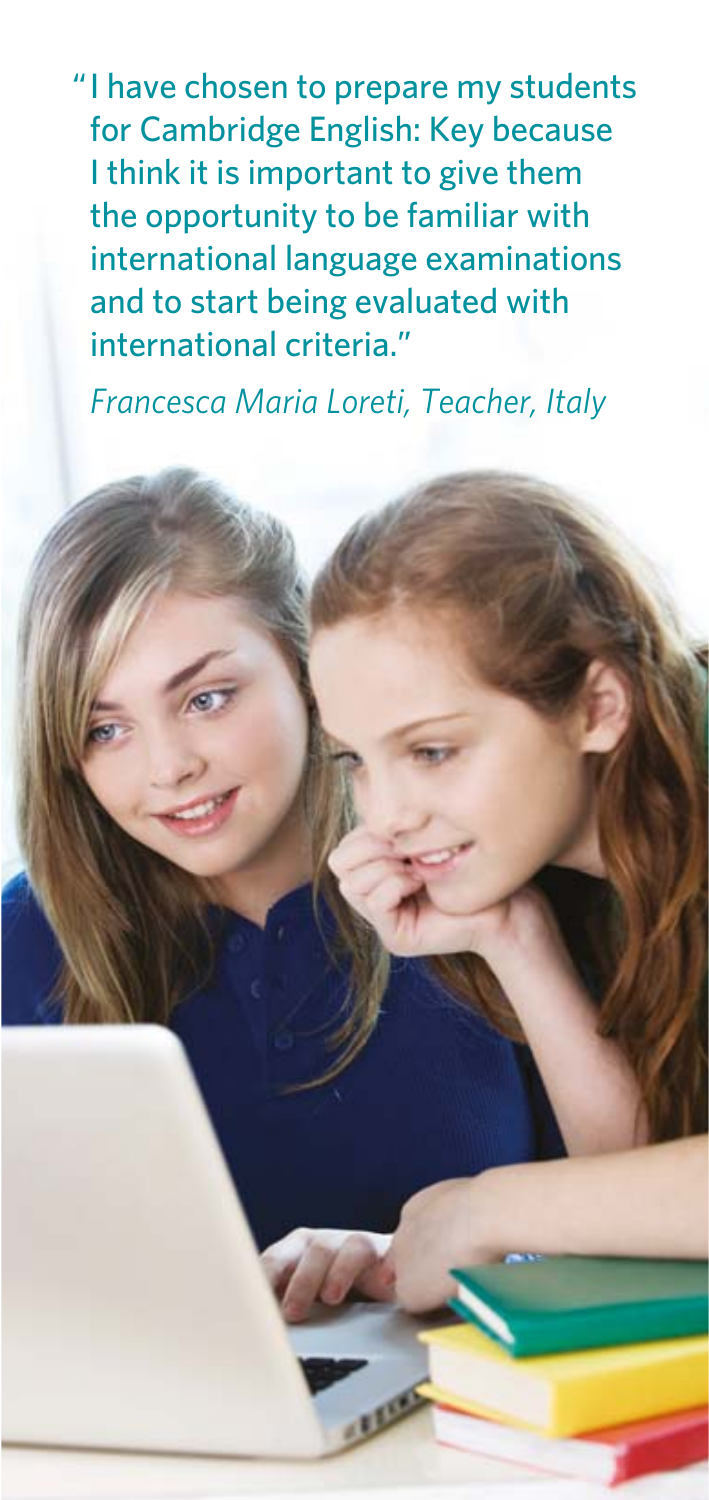## **Why choose Cambridge English: Key for Schools?**

#### **Real everyday English**

- Helps children communicate naturally in English
- Children have the opportunity to read, write, listen to and speak basic English based on realistic everyday situations

#### **An international test**

- Cambridge English: Key for Schools is developed according to international standards
- Children taking this test will join more than 3 million people worldwide that take Cambridge English tests each year
- Linked to the Common European Framework of  $Reference (CEFR) - the international way to describe$ language ability

#### **High quality testing**

- A high quality test that is fair and reliable
- Reading and Writing, and Listening papers are marked in the UK and are subiect to rigorous quality procedures

#### **Popular with teachers**

- Teachers can see exactly what level of English a child has and how their English is improving
- Teachers can focus on developing real language for communication
- The face-to-face Speaking test means teachers can encourage learners to speak English in classroom activities
- Teachers get lots of support as they prepare children for their test www.CambridgeESOL.org/teach

#### **Internationally accepted**

- Children can achieve an English qualification that improves their prospects for international study and work
- Children who pass the exam receive the same certificate as someone taking *Cambridge English: Key (KET)* – the same exam, but for older learners
- The Cambridge English: Key certificate is accepted by colleges, universities and governments around the world
- This exam is accredited by Ofgual, the regulator of qualifications, examinations and assessments in England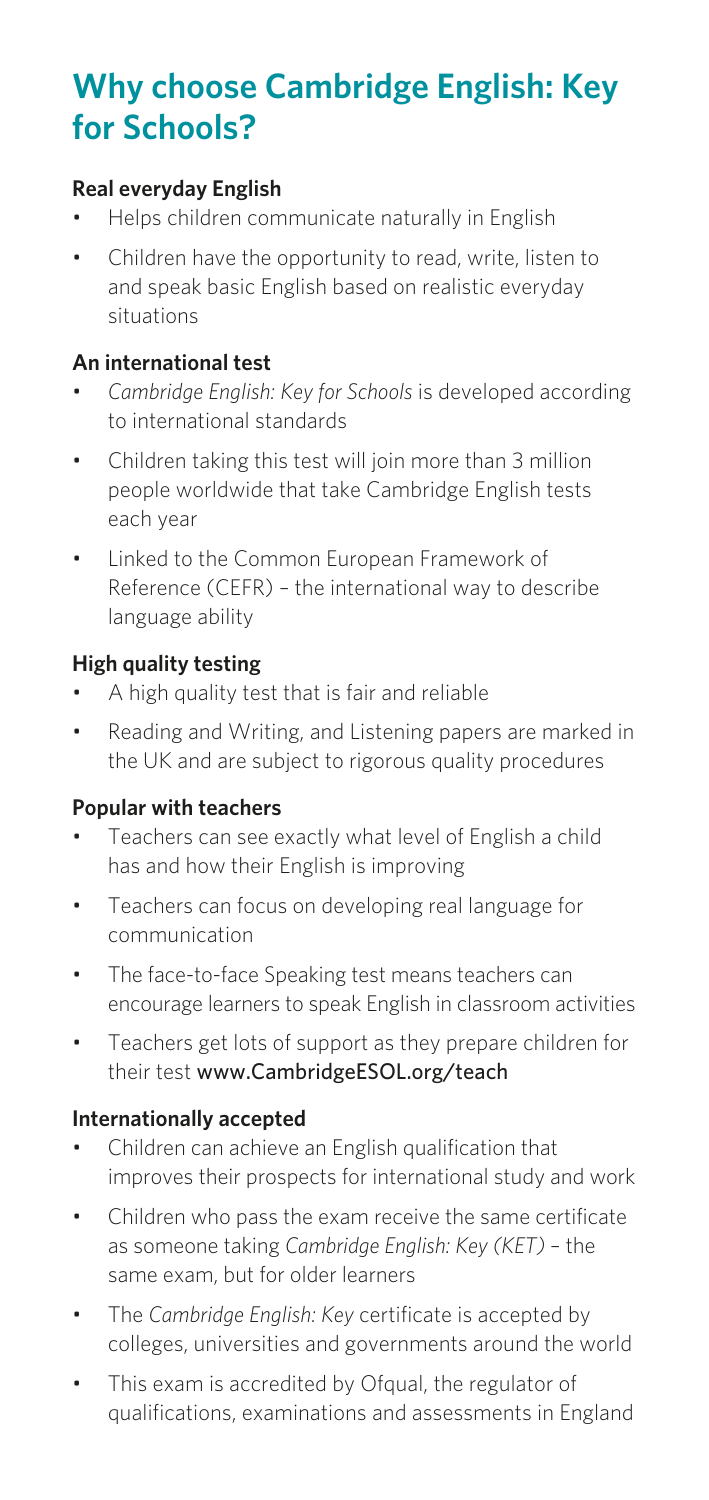## **Real-life language skills**

*Cambridge English: Key for Schools is set at CEFR Level A2.* At this level, learners can:

- understand and use basic phrases and expressions
- introduce themselves and answer basic questions about their personal details
- interact with English speakers who talk slowly and clearly
- write short, simple notes.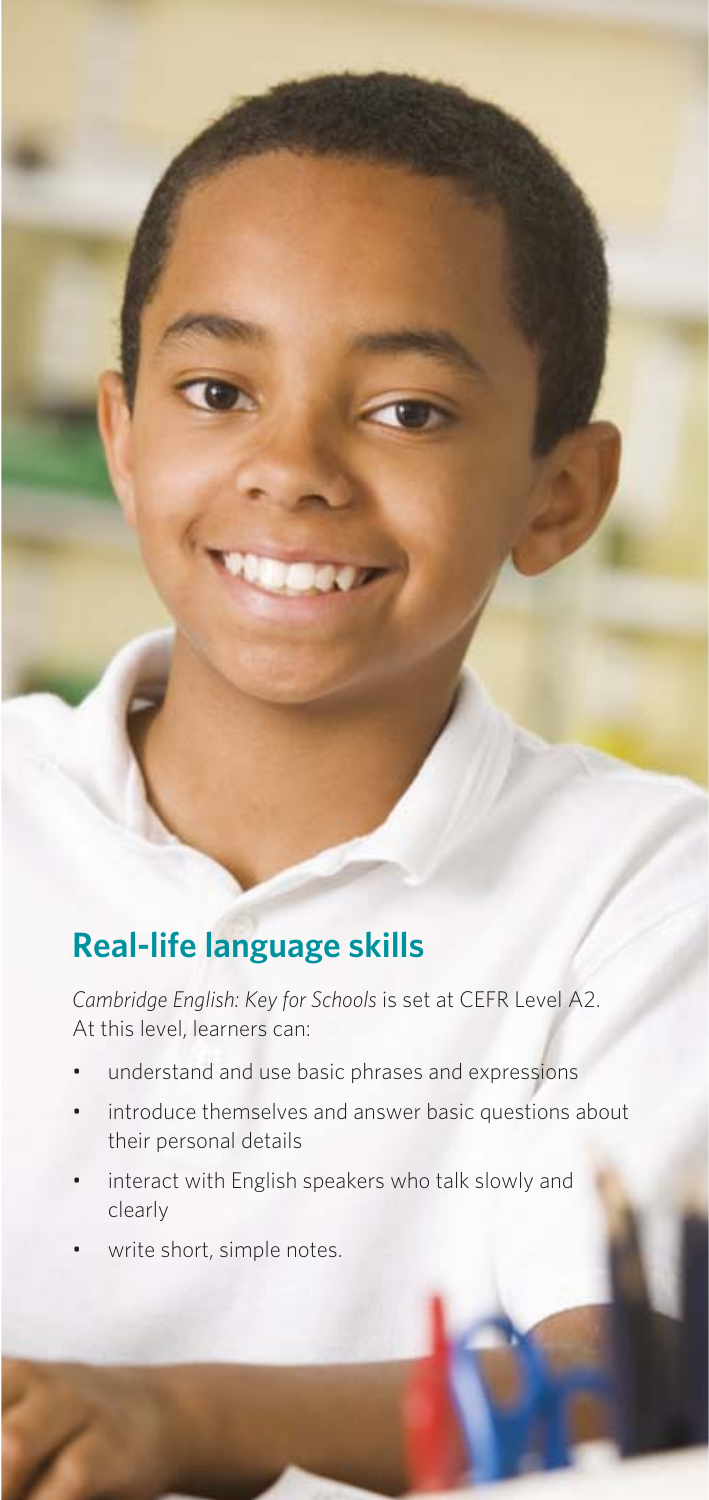## **Exam results**

Each learner that successfully completes *Cambridge English: Key for Schools* receives two documents – a certificate and a Statement of Results.

#### **Certificate**

The certificate indicates the language level they achieved:

#### Cambridge English: Key for Schools – Level B1 Introduced September 2011 *Pass with Distinction*

Exceptional candidates sometimes show ability beyond A2 level. Students that achieve Pass with Distinction in their exam will receive the *Key English Test* certificate stating that they demonstrated ability at Level B1.

Cambridge English: Key for Schools – Level A2 *Pass with Merit or Pass*

If a student achieves Pass with Merit or Pass in their exam, they will be awarded the *Key English Test* certificate at Level A2.

#### Level A1 certificate

It is important to recognise students' achievements, even if they do not reach Level A2. If a student's performance falls within Level A1, they will receive a Cambridge English certificate stating that they demonstrated ability at A1 level.



\* Pass with Distinction was introduced in September 2011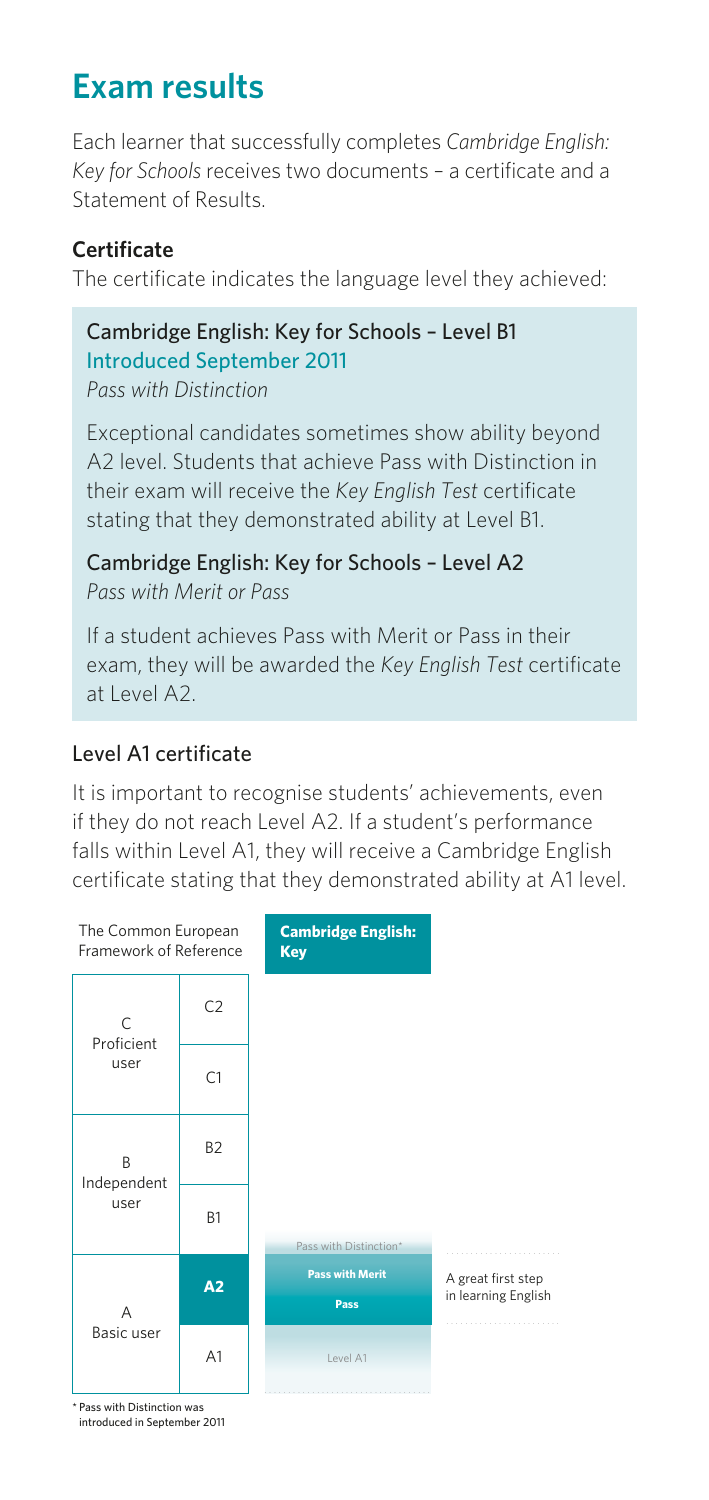#### **Statement of Results**

This shows three pieces of information:

- the level achieved by the learner
- their score indicated as a number between 0-100
- a profile showing their performance on each paper. This information helps candidates and their teachers understand the learner's strengths and weaknesses.

## **The exam format**

*Cambridge English: Key for Schools* has three papers:

#### **Reading and Writing: 1 hour 10 minutes**

*50% of the final mark (25% for Reading and 25% for Writing)*  Students need to be able to show they can understand simple written instructions such as signs, brochures, newspapers and magazines. Students need to be able to complete a short everyday writing task.

#### **Listening: 30 minutes**

#### *25% of the mark*

Students need to show they can understand announcements and other spoken material when people speak reasonably slowly.

#### **Speaking: up to 10 minutes**

#### *25% of the mark*

Students take part in a conversation, asking and answering questions about themselves and about factual information. They take the Speaking test with another candidate or in a group of three.

Download sample papers at **www.CambridgeESOL.org/KeyForSchools**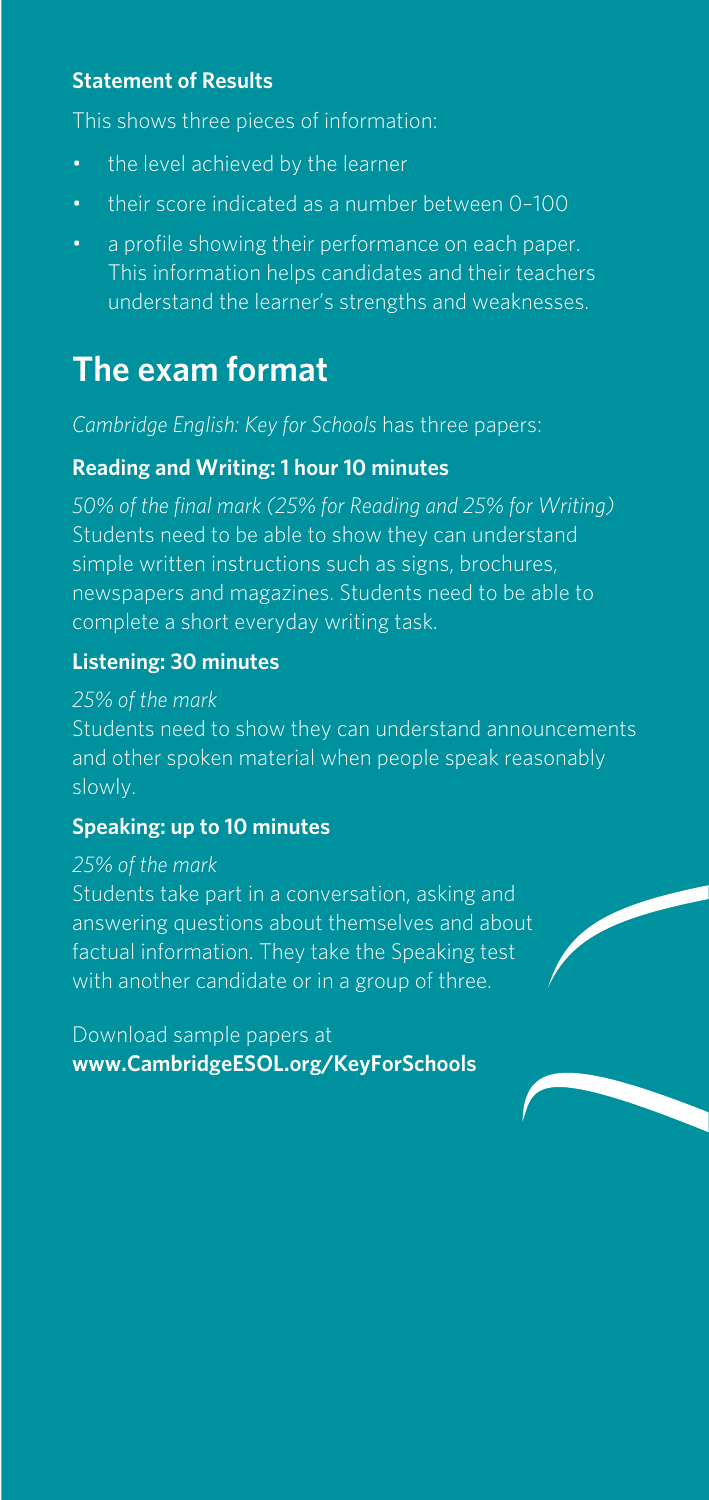## **Cambridge English for Schools**

Cambridge ESOL offers even the youngest learners the chance to learn real language skills in a way that is enjoyable and encourages progress.

Cambridge English: Key (KET) for Schools CEFR (Level A2)

Cambridge English: Preliminary (PET) for Schools CEFR (Level B1)

Cambridge English: First (FCE) for Schools CEFR (Level B2)

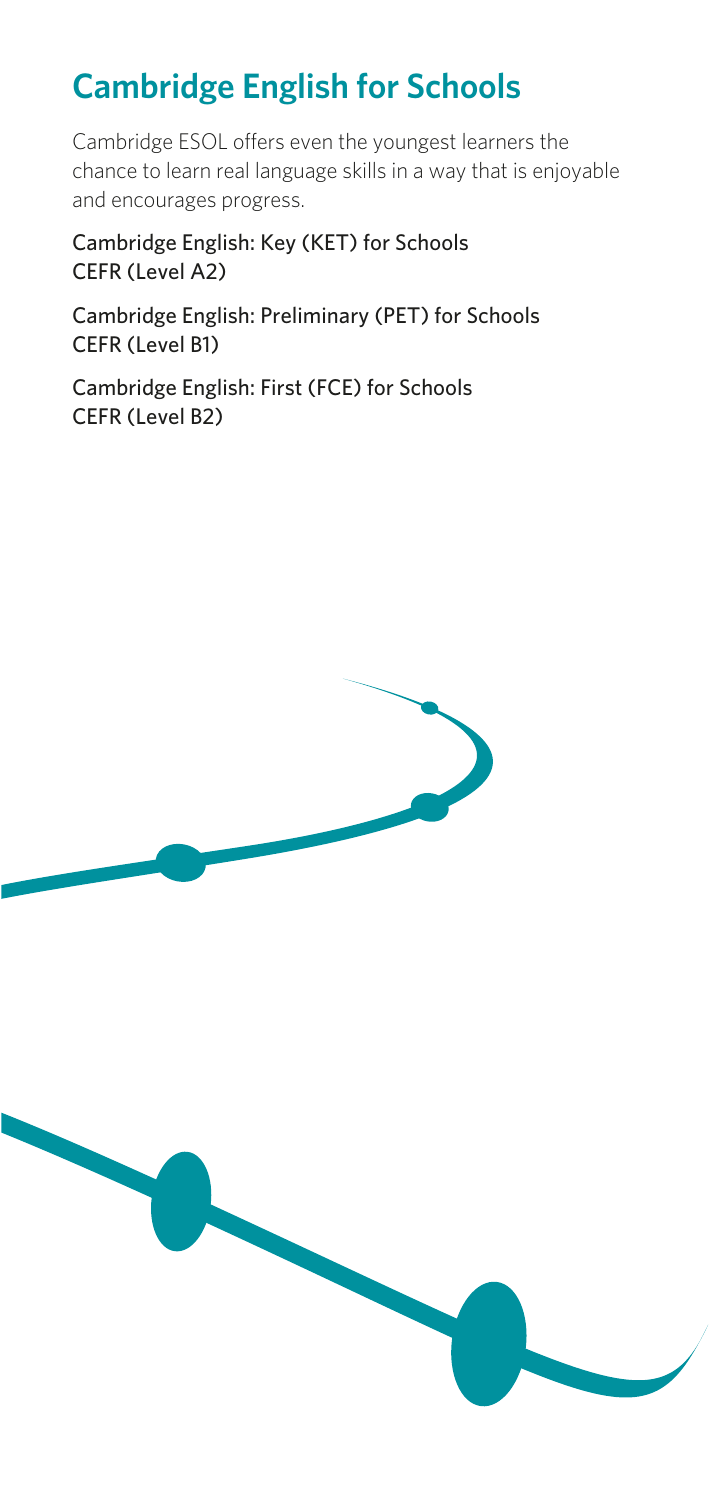**Cambridge English: Key for Schools –** An internationally recognised certificate within the reach of younger learners.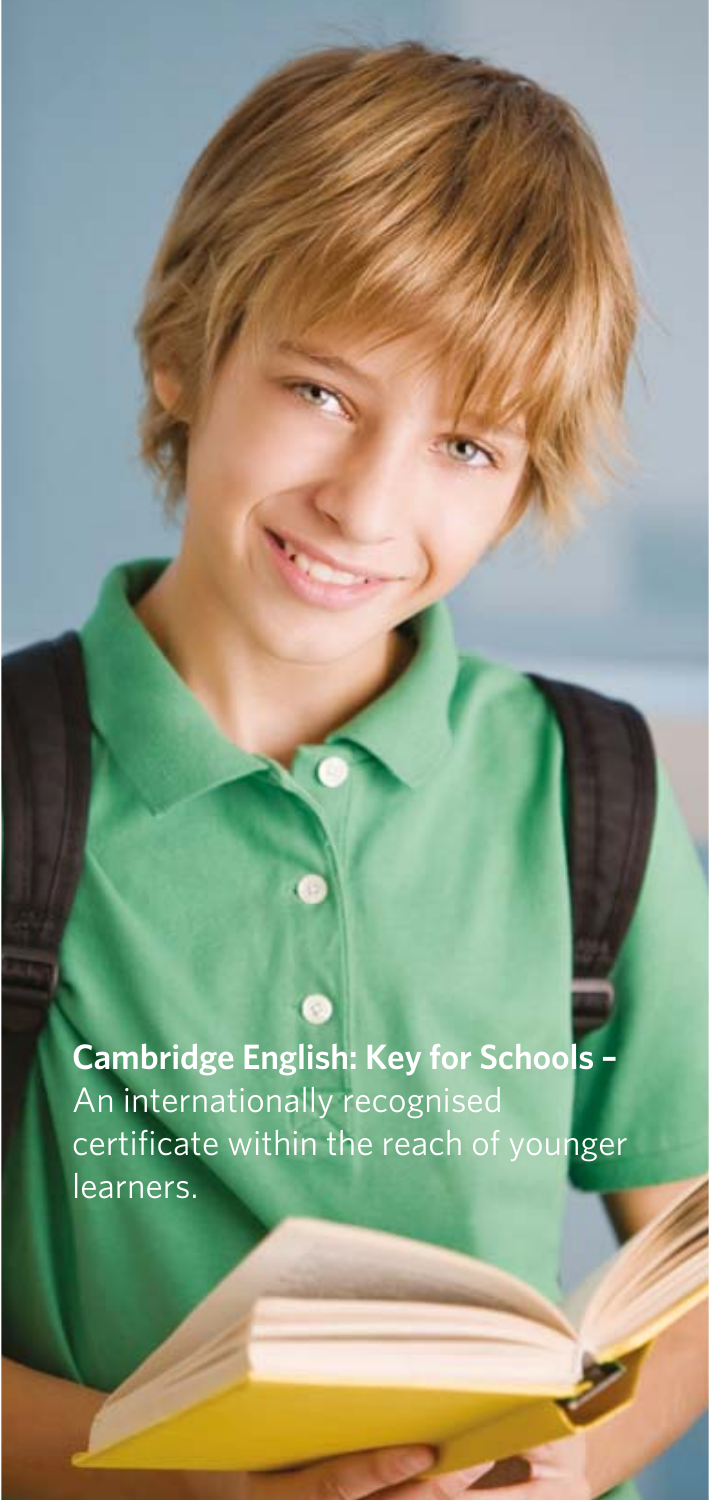## **What's next?**

## Teachers

#### **Find a centre**

If your school does not already prepare students for Cambridge English exams, you can find out more by contacting your local Cambridge ESOL examination centre.

Find a centre near you at www.CambridgeESOL.org/centres

#### **Support**

Cambridge ESOL is here to help you every step of the way. You can download sample papers, an Online Practice Test and other resources to help you prepare candidates for their exam.

Find out more at www.CambridgeESOL.org/teach

There is also a wide range of support and preparation tips for students at www.CambridgeESOL.org

### Parents

#### **Contact your child's school or English teacher**

They can advise you on preparing your child for the exam.

#### **Find a centre that offers Cambridge English: Key for Schools**

Your local Cambridge ESOL exam centre can help you find out about:

- registering your child for the exam
- exam dates
- practice materials
- preparation courses.

#### Find a centre near you at www.CambridgeESOL.org/centres

Find out more about the exam at www.CambridgeESOL.org/KeyForSchools

Successful students can develop their skills further by taking one of our higher level examinations, such as:

- Cambridge English: Preliminary (PET) for Schools Level B1 www.CambridgeESOL.org/PreliminaryForSchools
- **•** Cambridge English: First (FCE) for Schools Level B2 www.CambridgeESOL.org/FirstForSchools